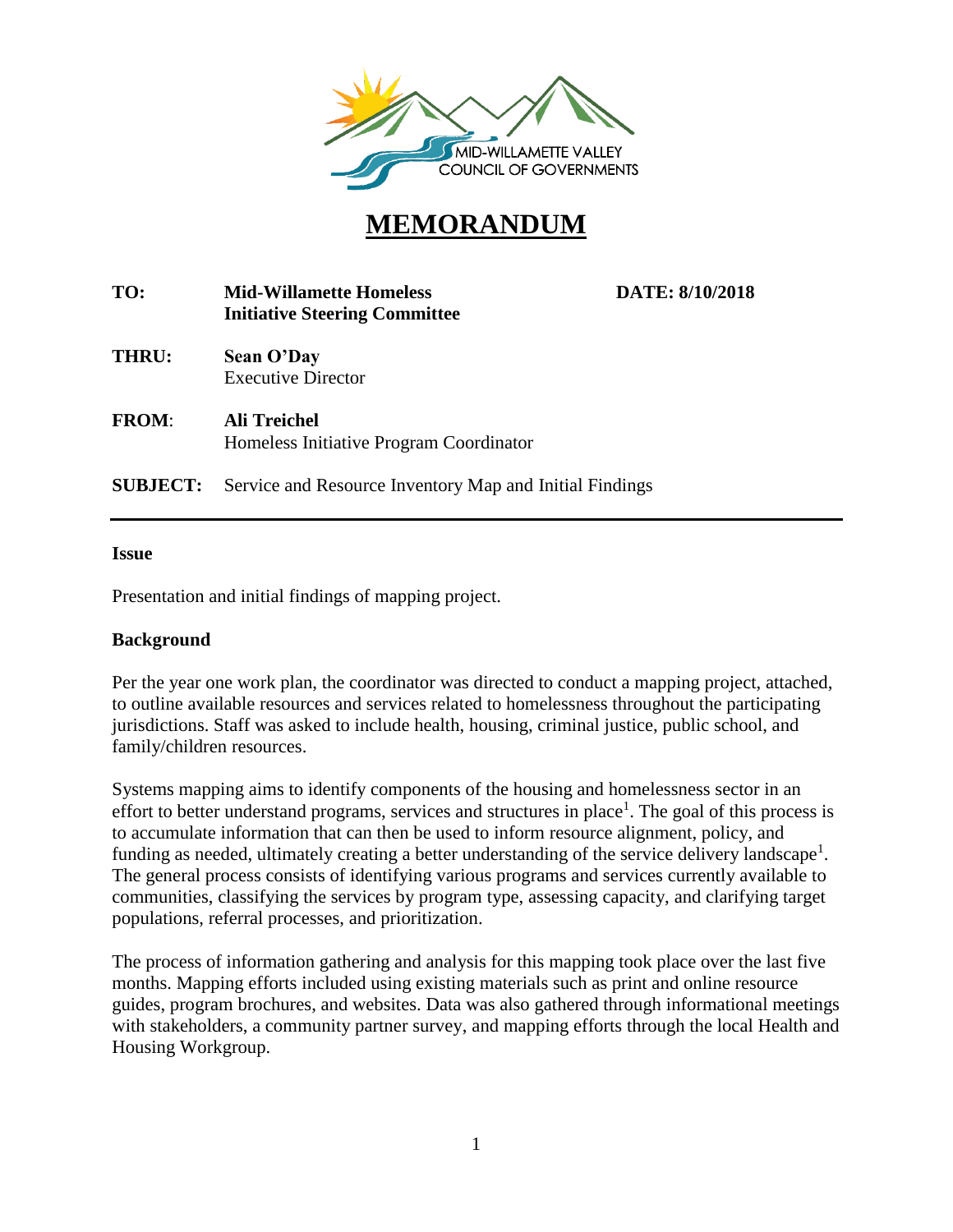Information was synthesized into an inventory format, attached, to help organize services and resources based on primary system and major characteristics. Where available, whether through program websites, reports, or interviews, program eligibility and capacity is included, focusing on the direct homeless services. Gaps and inefficiencies within the service continuum were identified through service provider experiences, surveys and elements outlined in best-practice frameworks.

#### **Recommendation**

 $\overline{a}$ 

Review and discuss inventory map and findings.

#### **Discussion and Findings**

The purpose of this project is to outline services and resources available in the two-county region of Marion and Polk Counties for those who are experiencing homelessness. To accomplish this, staff was asked to inventory resources and services throughout the service continuum for the homeless population.

The new federal plan to end homelessness, entitled *Home, Together<sup>1</sup>* outlines best-practice strategies to make homelessness rare, brief, and one time. To accomplish this, the homelessness response system should consider the various causes and the role that various systems play in prevention and stabilization. This includes the lack of affordable housing supply, sheltering options, employment and education opportunities, behavioral health, and so on.

Homelessness does not occur in isolation in any one system. Services for those experiencing homelessness is a layered continuum, spanning from health and housing to criminal justice and family services. Research shows that those who experience homelessness are connected to multiple systems. According to the federal plan, prior to homelessness individuals and families are often engaged with health and behavioral health care, child welfare, and the juvenile and criminal justice systems<sup>1</sup>. These multiple touch points provide an opportunity for increased cross-sector collaboration to work towards better, more effective, prevention and stabilization methods.

This report focuses on services and resources within those jurisdictions participating in the Mid-Willamette Homeless Initiative (MWHI): Marion County, and the cities of Independence, Keizer, Monmouth and Salem. Sub-populations served, and capacity and eligibility considerations of programs are used to help analyze potential gaps and inefficiencies within the continuum. The goal is to provide governments regional level information to inform local decisions and planning by considering currently available resources and services and analyzing what is needed to better serve community members experiencing homelessness.

<sup>1</sup> U.S Interagency Council on Homelessness. (2018). *Home Together- Federal Strategic Plan to Prevent and End Homelessness*[PDF]. U.S Interagency Council on Homelessness.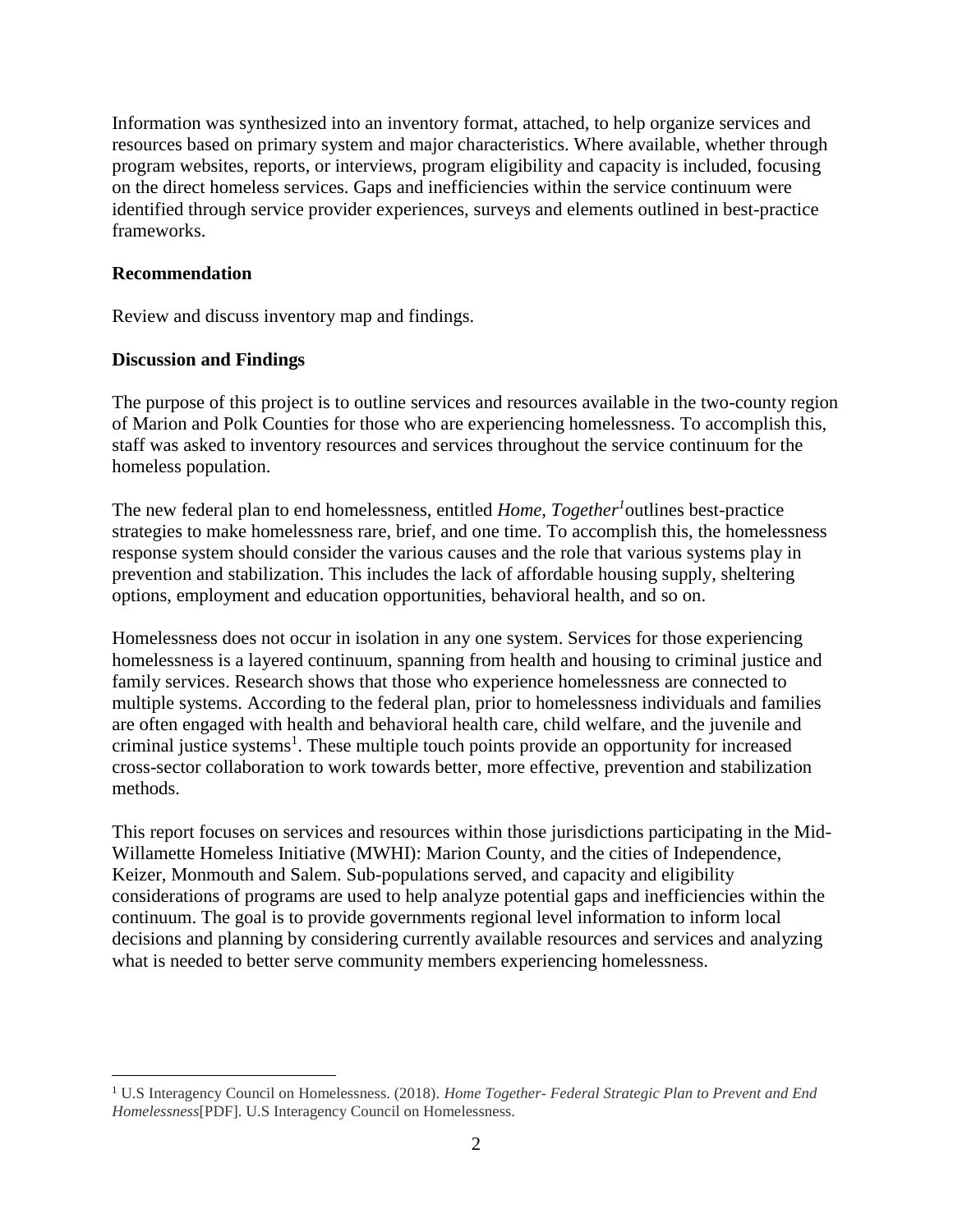The scope of this report includes:

-Housing system: the system typically associated with homelessness, which provides an articulation point through which other systems interact. When an individual or family presents as homeless within the other systems, they are referred to the housing system, often to multiple different organization or programs.

- Health: With consideration the target population, this report focuses on Medicaideligible and low-cost health services. An outline of the local Coordinated Care Organization (CCO) framework is provided. The CCO- Willamette Valley Community Health is the entity through which Marion and Polk Counties receive their Oregon Health Plan (OHP).

-Criminal justice: A particular focus is given to diversion and reentry services designed to reduced recidivism and/or divert individuals into treatment or other community programs.

-Family/children services: For the purposes of this report, educational services and resources were generally focused on the public-school system pre-k through 12<sup>th</sup> grade, and GED resources.

-Public-school system: The mapping process for family/child resources focuses on parenting capacity, family relationships, and safety. For the purposes of this report, housing, health, education, and employment (support service) services targeted towards families and children are illustrated under their respective systems.

See Appendices B and C for general frameworks.

Additionally, supportive services, such as food accessibility, transportation, workforce development etc. are considered. Together, these systems work to address the varied needs of individuals and households, as shown in Appendix B.

Initial gaps and inefficiencies within the regional service continuum were identified, as compared to best practice solutions and frameworks, through both the mapping process and through conversations with stakeholders and are outlined below.

#### **(1) Coordinated Homelessness Response System**

The most immediate inefficiency is the current local homeless response system, illustrated by Figure 2 (housing specific; pg. 13) and Figure 8 (system interactions; pg.18) in Appendix C. The response system is both fragmented and largely uncoordinated. As is, the system is lacking in key elements needed for an efficient response to homelessness, broadly defined as being able to quickly house/shelter individuals and families in a crisis.

In contrast, a best-practice framework is outlined in Figures 3 (pg. 13) and 9 (pg. 19), Appendix C. An efficient, coordinated homelessness system is defined as a "systemic response that ensures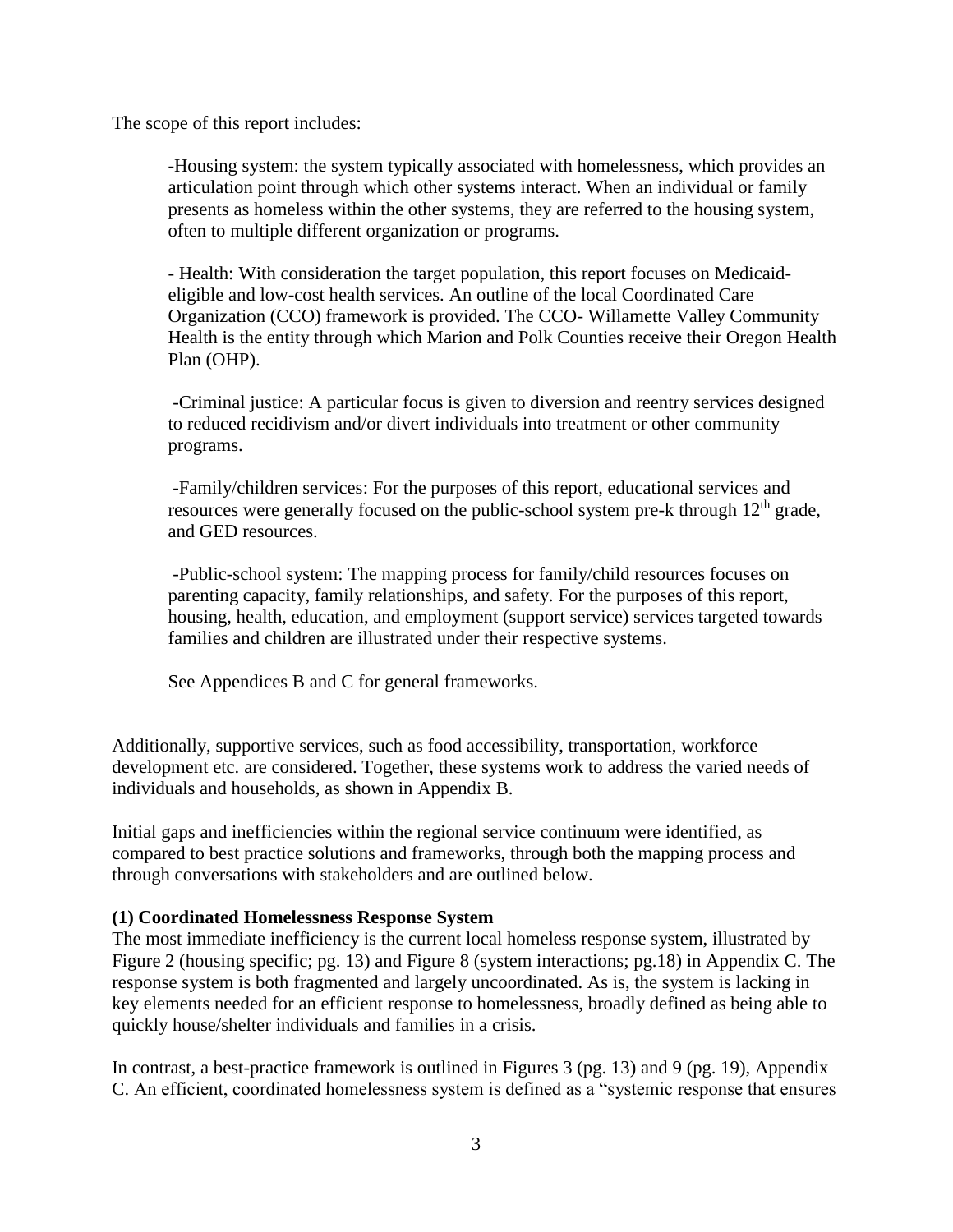homelessness is prevented whenever possible, or if it can't be prevented, it is rare, brief, and onetime experience"<sup>2</sup>. This requires that a system is able to:

(a.) Identify people in need quickly;

(b.) Prevent and divert people from entering the homelessness service system;

(c.) Provide immediate access to shelter and crisis services without barriers to entry;

(d.) Quickly connect those experiencing homelessness to tailored housing assistance and services.

Coordinated Entry, also referred to as Coordinated Assessment, is national best practice and is intended to organize community homeless assistance resources through appropriate, targeted intervention, with the goal of quickly housing individuals and families<sup>2</sup>. A coordinated system should provide immediate access to low-barrier shelter, and if there is inadequate supply of sheltering options, should allocate limited resources based on vulnerability/need. In a wellfunctioning system, every individual and family who presents as homeless or at-risk should be offered diversion services, and if none are available or appropriate, same-day emergency shelter should be offered<sup>3</sup>.

Vulnerability should be assessed through a common tool. This coordinated approach ensures that all individuals and households are being similarly assessed and gauged against the same scale. Scores from the assessments are matched to the appropriate service type (i.e., Permanent Supportive Housing, Rapid Re-Housing, Diversion) and are then entered into a coordinated interest list. As resources become available, referrals are pulled from this list, ensuring that resources are being allocated to those with the greatest needs (highest vulnerability).

Ideally, every homelessness service provider would assess each individual and family served for vulnerability and would take referrals from the coordinated interest list. Currently, The ARCHES Project runs and maintains the Coordinated Entry program and assessment efforts for the region. Great progress has been made over the past two years in building the beginnings of a coordinated system, where ARCHES and participating partners have assessed 181 individuals in homeless situations throughout Polk County and 2,422 homeless clients in Marion County. However, in practice, the region is operating under a coordinated entry *program*, wherein there are some participating agencies allocating resources through the centralized interest list but not all.

Roles and responsibilities in building a coordinated entry system are outlined by  $HUD<sup>4</sup>$ :

*Numerous stakeholders have roles and responsibilities in designing and implementing, and then once it is operating, in ensuring the crisis response system is functioning well. The Continuum of Care (CoC) must establish policies and procedures governing the operation of coordinated entry and ensure that those policies and procedures align with CoC Program and ESG Program written standards for the administration of CoC and ESG Program-funded projects. The CoC should designate some entity or working group to support the planning of the coordinated entry process itself and to ensure alignment of* 

<sup>2</sup> US Interagency Council on Homelessness. *Home, Together* (2018)

<sup>3</sup> US Interagency Council on Homelessness, *Strengthen Crisis Response Systems* (2018)

<sup>4</sup> US Department of Housing and Urban Development, *Coordinated Entry Core Elements* (2017)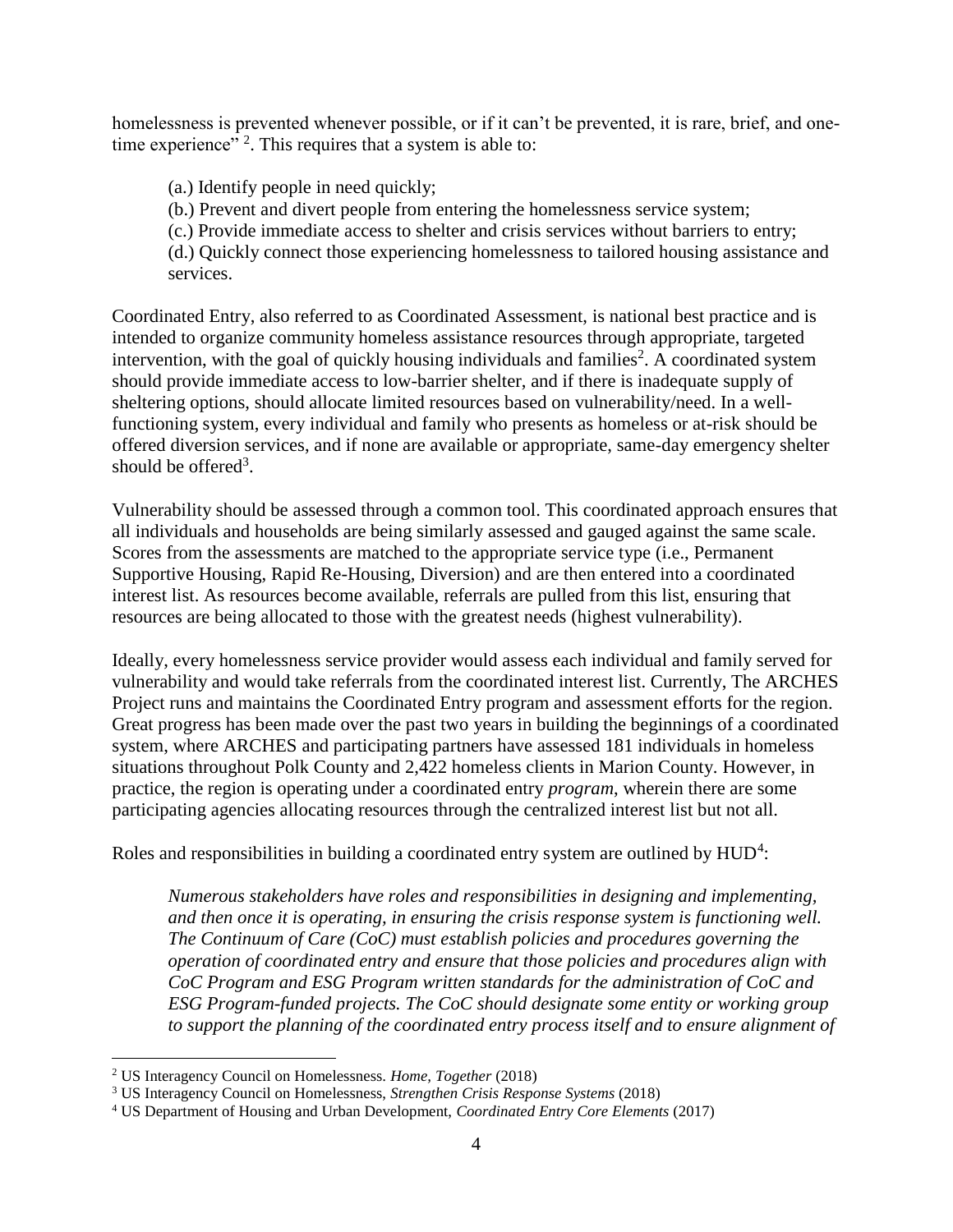*coordinated entry policies and procedures with ESG Program and CoC Program written standards. Once the coordinated entry process is established, the planning group or another entity should also be responsible for overseeing it, including reporting on its effectiveness to the CoC and to HUD.* 

Attached is a report from ARCHES detailing the progress to date on their Coordinated Entry program, originally presented to the Steering Committee in September 2018. Many of the local shelters, while they may send clients to ARCHES to be assessed, do not take placements *solely* from coordinated entry for their services. In many instances agencies partially utilize the coordinated entry program, sending clients to be assessed and placed on the coordinated interest list while operating separate organization-specific waiting lists and/or only participating to the extent required by funding sources. This creates a complicated system, with many doors to services, and no clear, coordinated path for people to access services. Instead, individual and families are having to navigate multiple, separate systems dependent on each agencies' procedures, waitlist policies, assessments etc.

Only three local providers (ARCHES, Family Promise, and Shangri-La) receive funding from the local CoC (Rural Oregon Continuum of Care), and therefore are required to participate in coordinated entry at the CoC level. By nature of being a part of a large CoC, the 28 county ROCC, local coordination is challenging (as CoCs are generally the conduit for helping to create and maintain coordinated response systems), especially when best-practice calls for substantial changes in the system. With low local service participation rates in the ROCC, there is little monetary incentive for participation beyond the funded agencies. In addition to building out local participation in the ROCC, a locally controlled CoC framework should be thoroughly explored to analyze potential effects on local continuum funding as well as the development of an effective response system.

Coordinated Entry also provides one way in which to create a strong data collection and sharing process, with each service provider using the same assessment. A well-coordinated system is better able to identify needs. Data sharing helps to ensure that a community has reliable and robust information on community members experiencing homelessness. An accurate account of the scope of homelessness and program outcomes is important to both understanding the issues facing communities and in tracking intervention effectiveness.

Through ARCHES Coordinated Entry efforts, the organization and their partners have been able to identify 1,529 homeless households throughout Marion and Polk counties, currently assessed and on the interest list. The assessment process identifies the targeted interventions needed for each household based on vulnerability. For example, 682 households scored at the level of needing Permanent Supportive Housing (PSH), and 761 households at the level of transitional housing (TH) and rapid re-housing (RRH). This level of information is able to provide the community a baseline of need in regard to housing program type.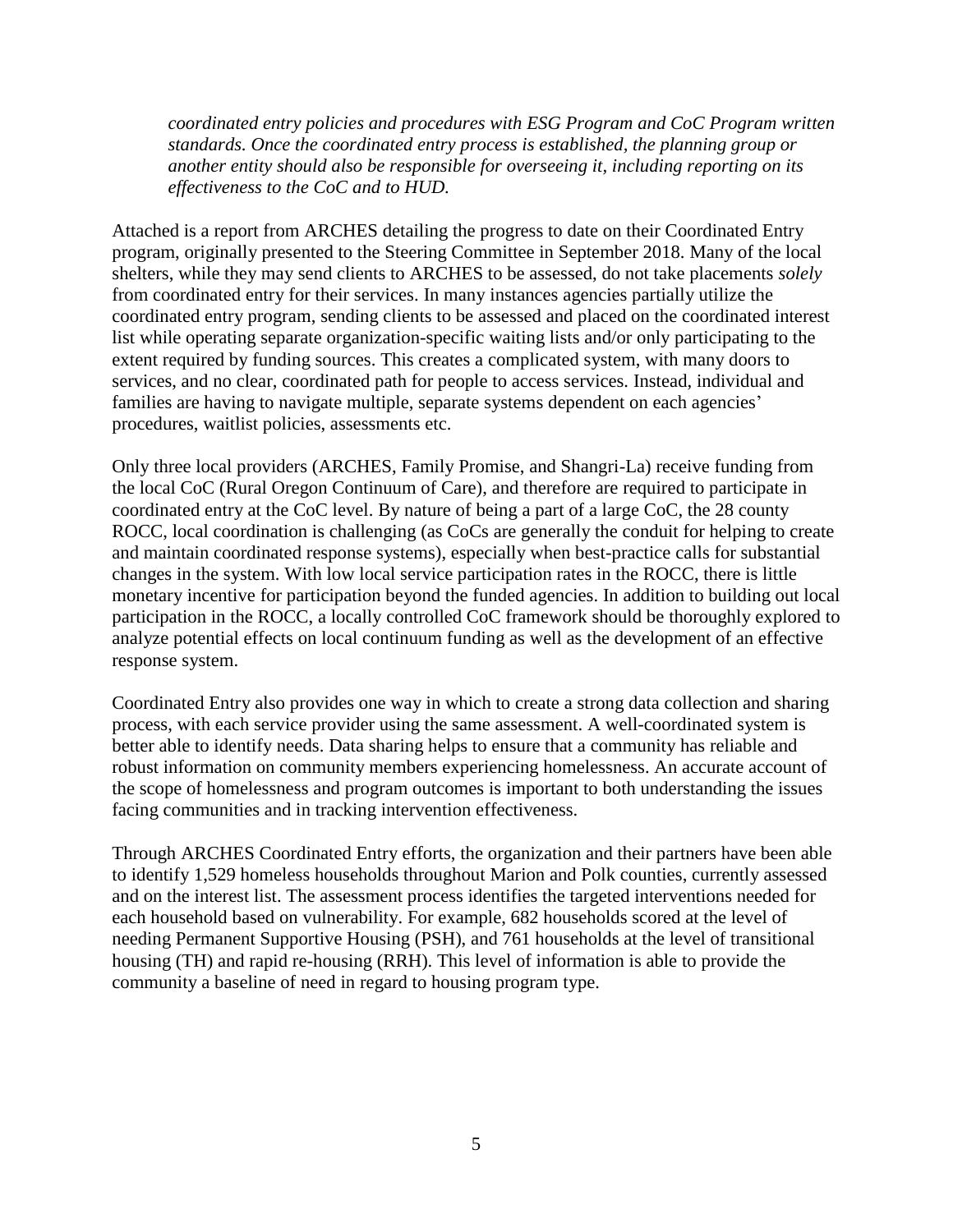| <b>PSH</b>       | <b>TH</b>        | <b>RRH</b>                       |
|------------------|------------------|----------------------------------|
|                  |                  |                                  |
| $\overline{2}$   |                  | 6                                |
|                  |                  |                                  |
| Roughly 110      | Roughly 145 beds | Roughly 200 households (criteria |
| households       | (criteria apply) | apply)                           |
| (criteria apply) |                  |                                  |
| 682 households   |                  | $761*$ households                |
|                  |                  | (combined TH/RRH)                |
|                  |                  |                                  |
|                  |                  |                                  |

By comparing the Coordinated Entry data to the inventory map, a discrepancy in available resources, assuming full availability, can be demonstrated. Specifically, PSH (long-term rental assistance program coupled with supportive services targeted at those with high needs) and RRH (short-term rental assistance program aimed at helping households obtain and keep housing quickly), which have been proven effective approaches to homelessness, are lacking in the region<sup>5</sup>.

In order to continue to expand and strengthen this database of information, and to better identify services needs and promote community coordination, it is recommended that participating jurisdictions require providers that receive funding to collect and input quality, timely and comprehensive, *shareable*, data and fully participate in Coordinated Entry to build out the existing program, in order to receive future funding\*. Focus should be placed on where illustrated needs are, following low-barrier, housing first models<sup>5</sup>.

**\*** Programs that serve runaway and homeless youth and victims of domestic violence have additional privacy considerations and may require separate and/or revised Coordinated Entry processes. See attached ARCHES report.

#### **(2) Sheltering Services Outside of Salem-Keizer Area**

 $\overline{a}$ 

There are stark geographic differences in resource allocation throughout the region.

At a regional level, resources and services are heavily centralized in the Salem area. The evident result is that households experiencing homelessness must either travel to or relocate to the Salem-Keizer area. As winter approaches, of most urgency is the lack of rural warming shelters, currently available in Salem, Dallas/Central area and Silverton. More broadly, the lack of nonseasonal sheltering options outside of Salem-Keizer should also be addressed.

As it stands, all Marion and Polk permanent emergency and transitional shelter (this definition excludes transitional housing programs) options are in the Salem/Keizer area, see Figure 10, Appendix D (pg. 20). Current local efforts to expand sheltering options outside of Salem/Keizer should be actively supported. Any new resources these communities develop are positive for the region, as adequate resources enable effective, local solutions to homelessness. The planned

<sup>5</sup> U.S Interagency Council on Homelessness. (2017). *Key Considerations for Implementing Emergency Shelter Within an Effective Crisis Response System*[PDF]. U.S Interagency Council on Homelessness.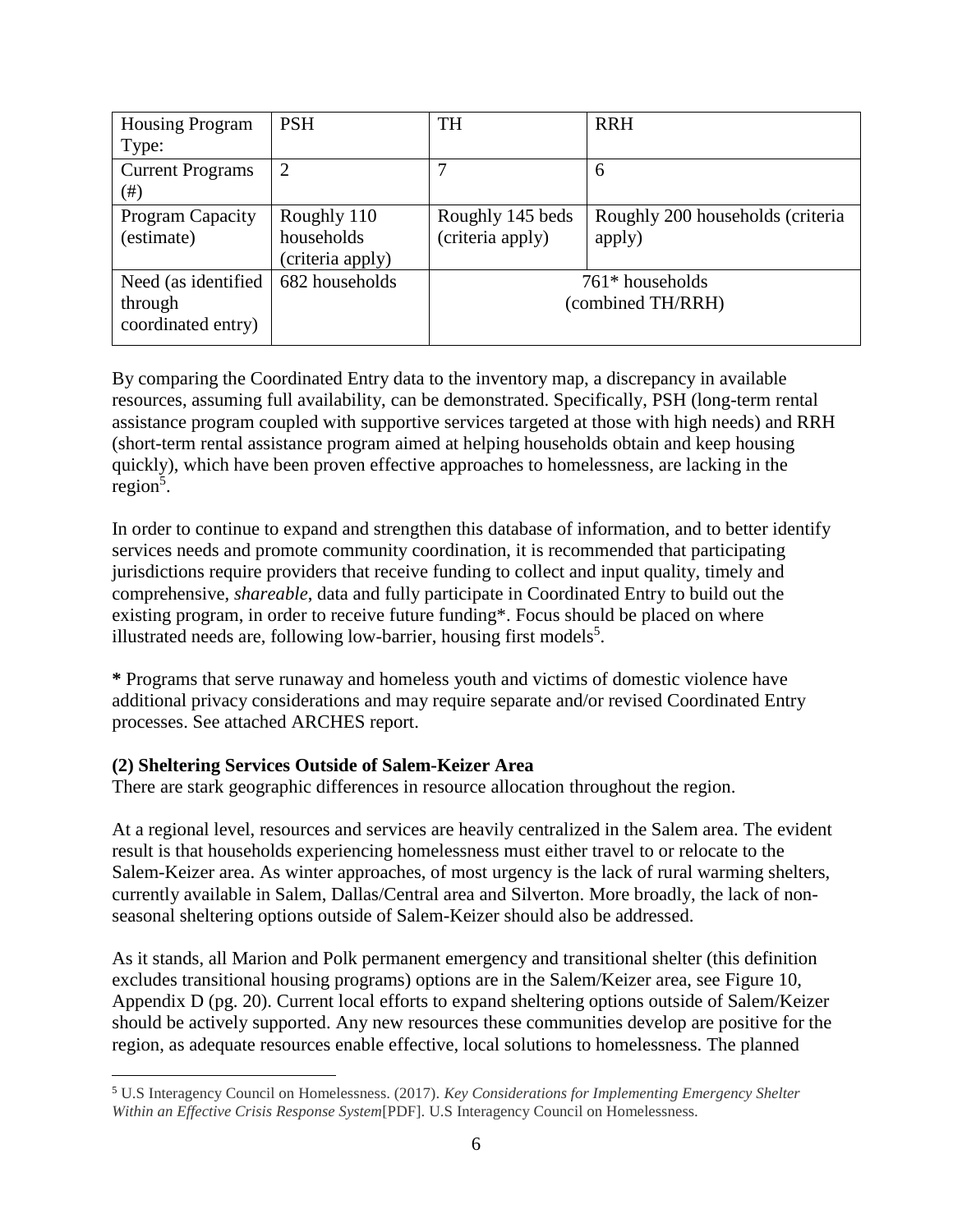Veterans' shelter in Polk County, the first permanent and non-safe haven shelter in Polk County, is a prime example of an effort that seeks to increase local capacity to fill a gap in available services and resources.

#### **(3) Shelter**

 $\overline{a}$ 

Expanded sheltering options were identified as a need by local service providers. Only about 41% of assessed homeless households utilize sheltering services, whether because of capacity or barriers. According to Coordinated Entry data, this leaves roughly 900 households unsheltered throughout Marion and Polk Counties. The mapping process shows the region has: 14 family beds (enough for roughly 4 families), 146 male beds, 91 female beds (plus 15 accompanied-bymother-minor beds with gender and age restrictions), and 10 runaway and homeless youth emergency overnight beds.

The lack of low barrier shelters and sheltering options for families, both with and without minor children, to stay together is of particular concern. As is, Simonka Place and Family Promise are the only emergency sheltering options available to families with minor children (excluding DV shelters). Simonka Place, a women's shelter, serves female children and young male children accompanied by female adults. However, fathers and male children over the age of 12 are not accepted. For families without minor children, whether those be couples without children or parents with adult children, there are currently no options to stay together in an emergency situation. This presents as a barrier to access for family units who do not wish to be separated.

Similarly, though not traditionally thought of as a family unit, there are limited options for households with pets. This has long been recognized as a barrier to shelter access as many households are unwilling or unable to utilize shelter services without their pets. One local sheltering programs has addressed this issue. Family Promise runs the Pets with a Promise Program, a partnership with PetSmart to offer shelter to family pets. Collaborative and creative responses to barriers such as this should be further explored to ensure that local shelters are as low-barrier as possible.

Other major barriers to shelter use include preconditions of sobriety or "dry shelters" (no active substance use), these policies do not fully align with national best-practice of low-barrier access and disqualify high-needs individuals from services<sup>6</sup>. All current emergency shelters have policies in place relating to substance use. Some of these shelters, UGM's Men's Shelter for example, do not allow the use of drugs or alcohol on premise (though will serve those who are drunk/high at the time of intake as long as they do not pose a danger to others), while other shelters such as Salvation Army's Lighthouse Shelter tests for drugs and alcohol nightly.

Additional sheltering options are needed to serve families of all types, and individuals of all need levels. Any new shelters should be low barrier, with limited eligibility criteria (i.e. sobriety, treatment or service participation requirements).

<sup>6</sup> U.S Interagency Council on Homelessness. (2017). *Key Considerations for Implementing Emergency Shelter Within an Effective Crisis Response System*[PDF]. U.S Interagency Council on Homelessness.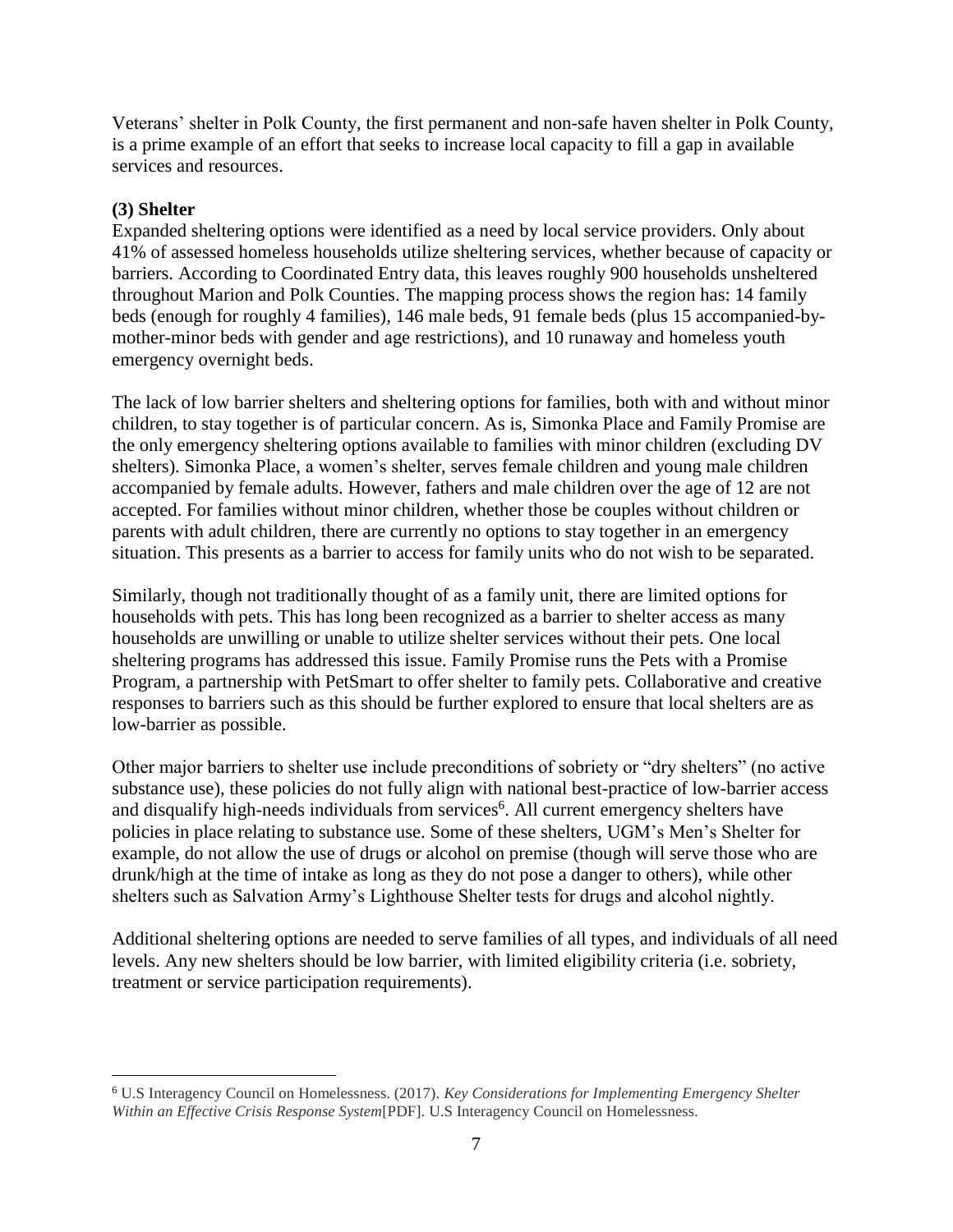#### **(4) Housing**

Lack of housing options was identified as a major gap in resources in every interview, community group, and service provider conversation. Generally, high rents, low vacancies, and slow development of new affordable housing rental development, is a concern across the region and state. As outlined in the 2018 Out of Reach Report<sup>7</sup>, Marion County has  $46,466$  renting households (40% of total households) and Polk County has 10,158 households (35% of total households). Vacancy rates for Marion and Polk Counties are 2.3% and 2.9%, respectively<sup>8</sup>.

HUD defines "rent-burdened" as households who pay more than 30% of monthly income for housing, and "severely rent-burdened" as households who spend more than 50% of monthly income on housing.<sup>9</sup> The estimated monthly rent affordable at mean renter wage is calculated to be at \$650 /month in Marion County and \$490/month in Polk County. According to data collected by ARCHES, the median income of homeless households with any source of income (roughly 51% of the homeless population in Marion and Polk Counties) is \$8,820/year. Typically, this income is from SSI (\$750/month). Monthly rent that is affordable to households relying on SSI is \$250. The average (fair market) rent for a two-bedroom apartment in Marion and Polk Counties is \$814/month<sup>9</sup>.

| Jurisdiction: | Marion<br>County | Independence   Keizer |       | Monmouth | Salem |
|---------------|------------------|-----------------------|-------|----------|-------|
| % Severely    | 24.8%            | 47.1%                 | 23.8% | 46.1%    | 23.6% |
| Rent          |                  |                       |       |          |       |
| Burdened:     |                  |                       |       |          |       |

Demand for public housing and voucher programs has increased. These services are administered through HUD and provide affordable housing options, dependent on capacity and eligibility criteria, for low-income and homeless households. The Housing Choice Voucher Program (Section 8) provides vouchers to qualifying low-income households to aid in paying for housing in the private market. Public housing is federally funded housing offered at subsidized rates to qualifying low-income families, seniors and those with disabilities. While these programs are proven methods to reduce homelessness, the programs are significantly underfunded and only one out of every four households that qualify receives services<sup>10</sup>. Moreover, as the mapping illustrates, there are often extensive wait times for public housing, ranging anywhere from 9 months to 4 years.

The need for more affordable housing is great. According to Oregon Housing and Community Services' Affordable Housing Inventory, Marion County has 3,059 affordable housing units (Keizer: 33; Salem: 2,439). Polk County has 716 affordable units (Independence: 85; Monmouth: 81). These numbers are outlined in Table 1 and include OHCS funded projects as well as those funded by local Housing Authorities, HUD, and Rural Development.

 $\overline{a}$ <sup>7</sup> National Low Income Housing Coalition. (2018). *2018 Out of Reach: The High Cost of Housing* [PDF]. National Low Income Housing Coalition.

<sup>8</sup> US Department of Housing and Urban Development (2016)

<sup>9</sup> US Department of Housing and Urban Development *Rent Burden in the Housing Choice Voucher Program* (2017) <sup>10</sup> National Law Center on Homelessness & Poverty. (2015). *Homelessness in America: Overview of Data and*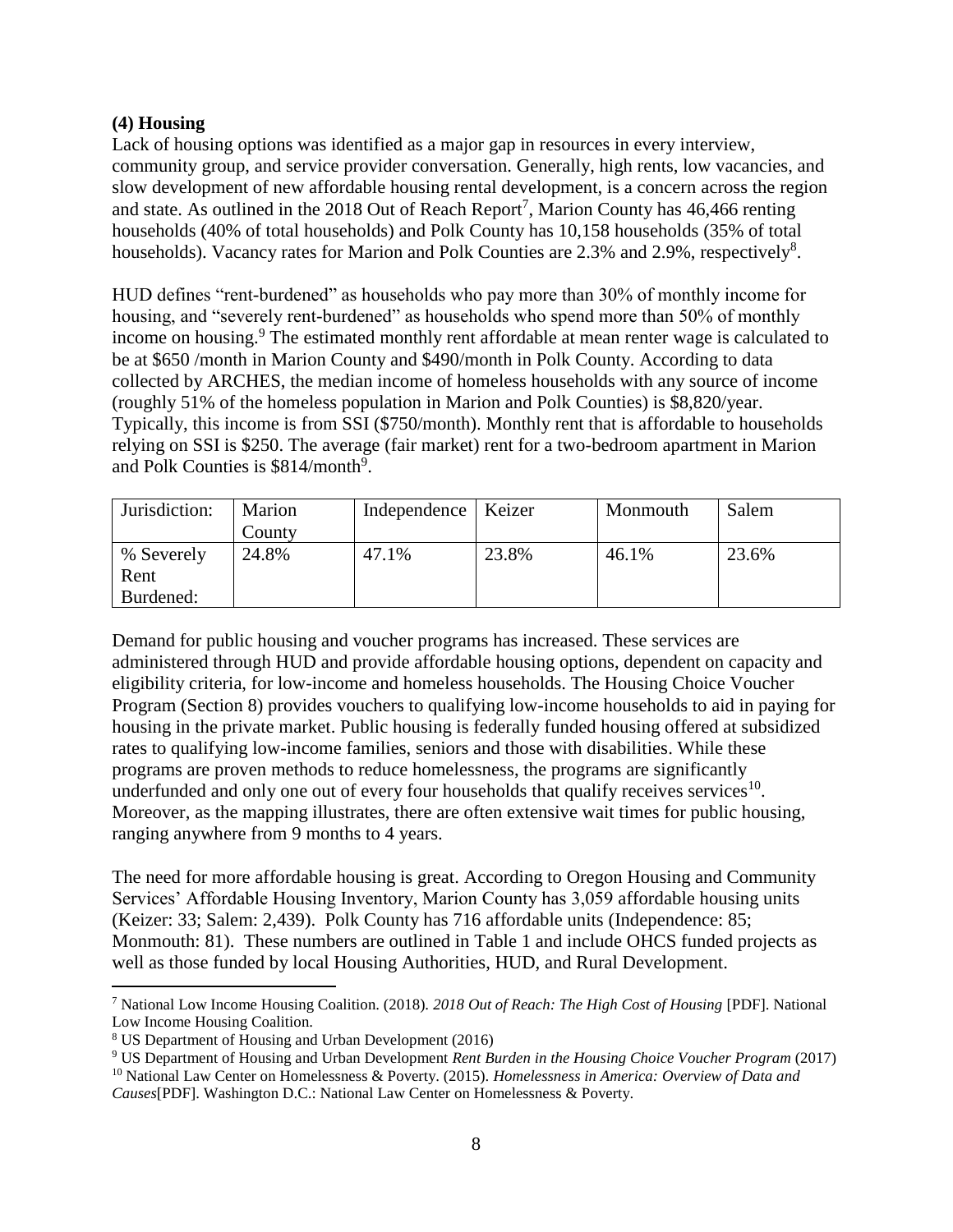OHCS (2018) has calculated equitable distribution percentages for cities and counties across the state, which applies the Need (Equity) Distribution Percent (calculation of portion of states low income renter households and severe rent burdened households) to the total number of units in the Oregon Affordable Housing Inventory to estimate how many units would have been funded in each community if they were distributed according to their Need Distribution Percent (Table 2).

| <b>Jurisdiction</b>  | <b>Affordable Housing Units</b> | <b>Need Distribution</b> |
|----------------------|---------------------------------|--------------------------|
|                      |                                 | <b>Percent</b>           |
| <b>Marion County</b> | 3,059                           | 65.4%                    |
| Keizer               | 33                              | 6.1%                     |
| Salem                | 2,439                           | 90.6%                    |
| Monmouth             | 81                              | 31.8%                    |
| Independence         | 85                              | 39%                      |

According to another state-wide source, the Oregon Housing Alliance (2017), for every 100 families with extremely low incomes, there are about 20 affordable units available in Marion County and 16 affordable units in Polk County. Marion County would need to develop 7,215 affordable units to meet the current need and Polk County would need to develop 1,806 units.

According to the recently issued Housing Policy Agenda from the Governor's office, investment in PSH for the chronically homeless and an accelerated growth of housing supply are two key state strategies, with a goal of developing  $25,000$  homes by  $2023<sup>11</sup>$ . Moreover, OHCS Statewide Housing Plan is scheduled to be released December 2018/early 2019. According to OHCS, "the plan will clearly articulate the extent of Oregon's housing problem and what can be done to address it" $^{12}$ .

Based on the findings of this Statewide Housing Plan and any additional state funds coming available, it is recommended that the next coordinator further explore the creation of a multijurisdictional development team (originally included as a part of the initial year-one work plan). The aim of which should be to coordinate housing development, strategically partner and support development efforts, and take full advantage of the increased focus on housing at the state level.

<sup>11</sup> Brown, K., & LaBar, J. (2018). *Housing Policy Agenda: Housing Stability for Children, Veterans, and the Chronically Homeless and Increased Housing Supply for Urban and Rural Communities*[PDF]. State of Oregon Office of the Governor.

<sup>12</sup> Oregon Housing and Community Services. (2018). Retrieved from https://www.oregon.gov/ohcs/pages/oshp.aspx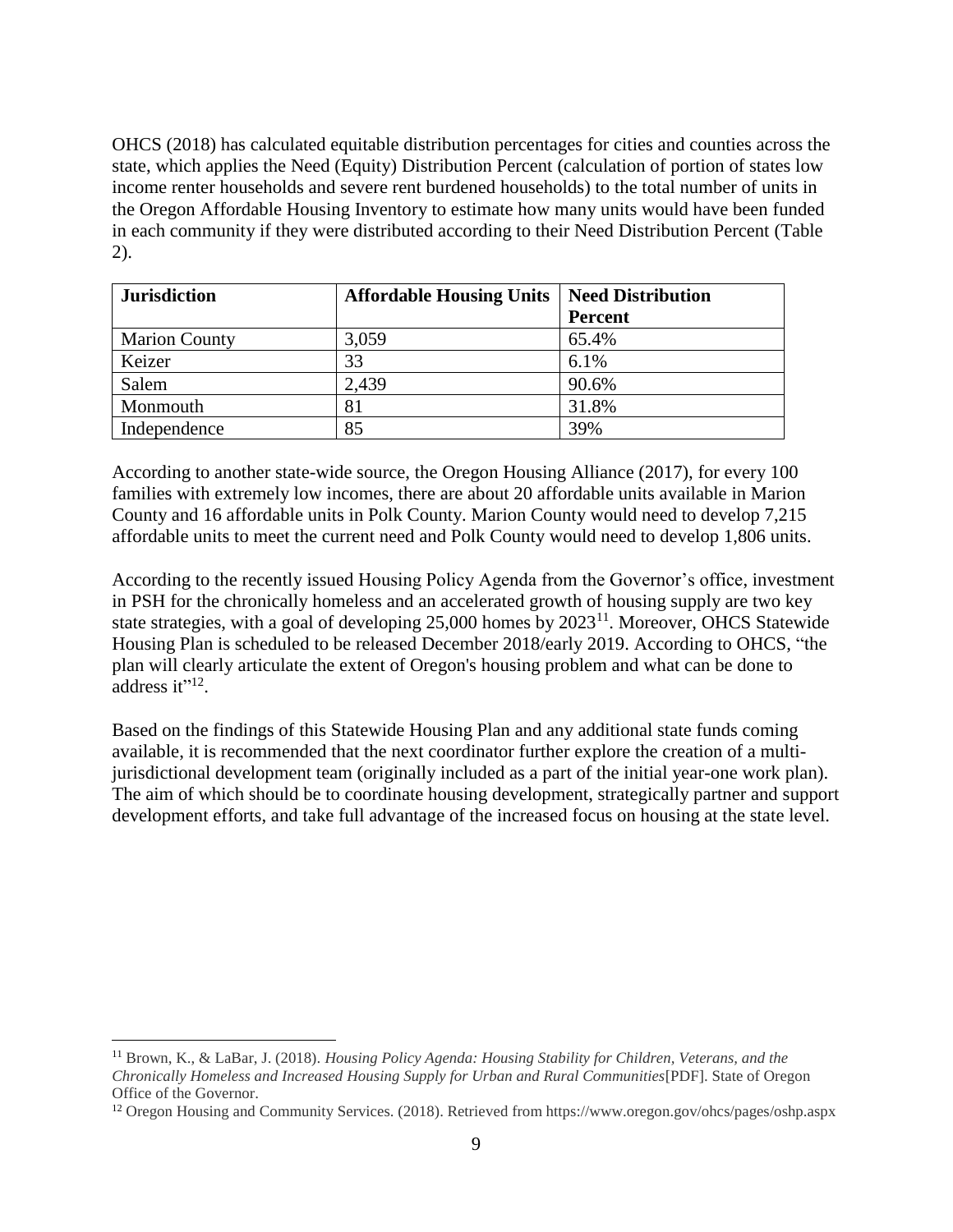#### Appendix A: Definition of Terms

**Area Median Income (AMI)**: is used to determine income eligibility for affordable housing programs. The AMI is set according to family size and varies by region.

**Coordinated Entry (CE):** Process to help people who are experiencing homelessness and fill vacancies in limited housing resources, ensuring fair and equal access, quick identification, assessment, referral, and connection to housing and services based on need. CE is a system of assessment and referral between participating providers that is supposed to provide "no wrong door" access to homeless housing and services. \*Currently, CE is practiced by MWVCAA: ARCHES. Shangri-La, and Salem Housing Authority participates through HRAP program **Diversion:** Assists families of individuals in securing temporary or permanent solutions to homelessness, outside of the homeless service systems

**Emergency Shelter:** Provide short-term shelter, typically up to 60 days.

#### **Homeless Definitions:**

Category 1 Literally Homeless: (1) Individual or family who lacks a fixed, regular, and adequate nighttime residence, meaning: (i) Has a primary nighttime residence that is a public or private place not meant for human habitation; (ii) Is living in a publicly or privately operated shelter designated to provide temporary living arrangements (including congregate shelters, transitional housing, and hotels and motels paid for by charitable organizations or by federal, state and local government programs); or (iii) Is exiting an institution where (s)he has resided for 90 days or less and who resided in an emergency shelter or place not meant for human habitation immediately before entering that institution

Category 2 Imminent Risk of Homelessness: (2) Individual or family who will imminently lose their primary nighttime residence, provided that: (i) Residence will be lost within 14 days of the date of application for homeless assistance; (ii) No subsequent residence has been identified; and (iii) The individual or family lacks the resources or support networks needed to obtain other permanent housing

Homeless under other Federal statutes: (3) Unaccompanied youth under 25 years of age, or families with Category 3 children and youth, who do not otherwise qualify as homeless under this definition, but who: (i) Are defined as homeless under the other listed federal statutes; (ii) Have not had a lease, ownership interest, or occupancy agreement in permanent housing during the 60 days prior to the homeless assistance application; (iii) Have experienced persistent instability as measured by two moves or more during in the preceding 60 days; and (iv) Can be expected to continue in such status for an extended period of time due to special needs or barriers Category 4 Fleeing/ Attempting to Flee DV: (4) Any individual or family who: (i) Is fleeing, or is attempting to flee, domestic violence; (ii) Has no other residence; and (iii) Lacks the resources or support networks to obtain other permanent housing

**Permanent Housing:** Community-based housing without a designated length of stay Permanent Supportive Housing: Long-term permanent housing with supportive services to assist those with disabilities achieve and maintain housing stability

**Rapid Re Housing (RRH):** Housing First intervention; rapidly connects those experiencing homelessness to services and housing using tailored package of support services, such as timelimited financial assistance

**Rent Burdened:** in this report is consistent with the federal standard that no more than 30% of a household's gross income should be spent on rent and utilities. Households paying over 30% of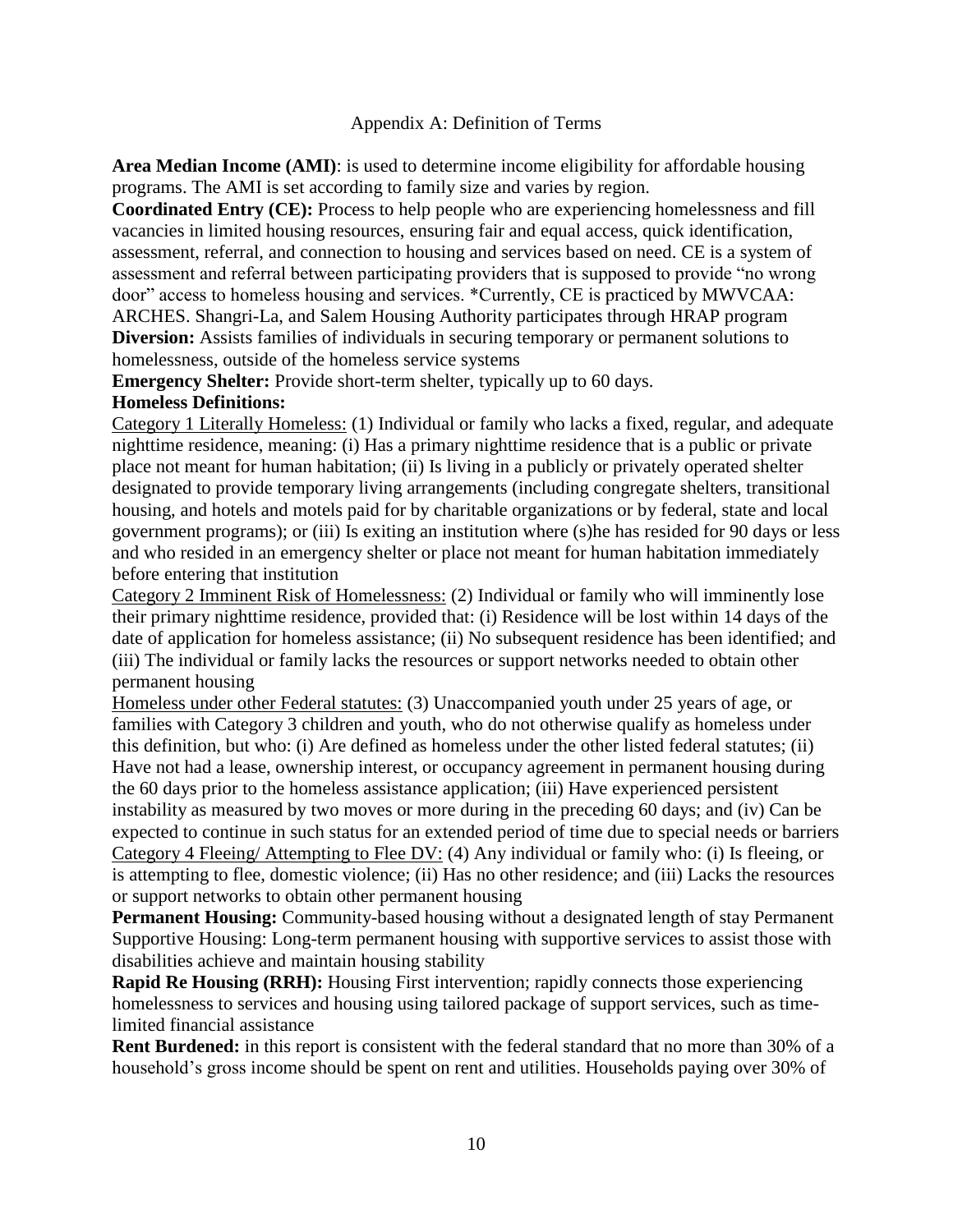their income are considered cost burdened. Households paying over 50% of their income are considered **severely cost burdened**.

**Transitional Shelter:** Provides interim stability and support to successfully move to and maintain permanent housing, generally up to 24 months.

**Transitional Housing:** Provides interim stability and support to successfully move to and maintain permanent housing, generally up to 24 months, for a charge, usually very low or prorated rent.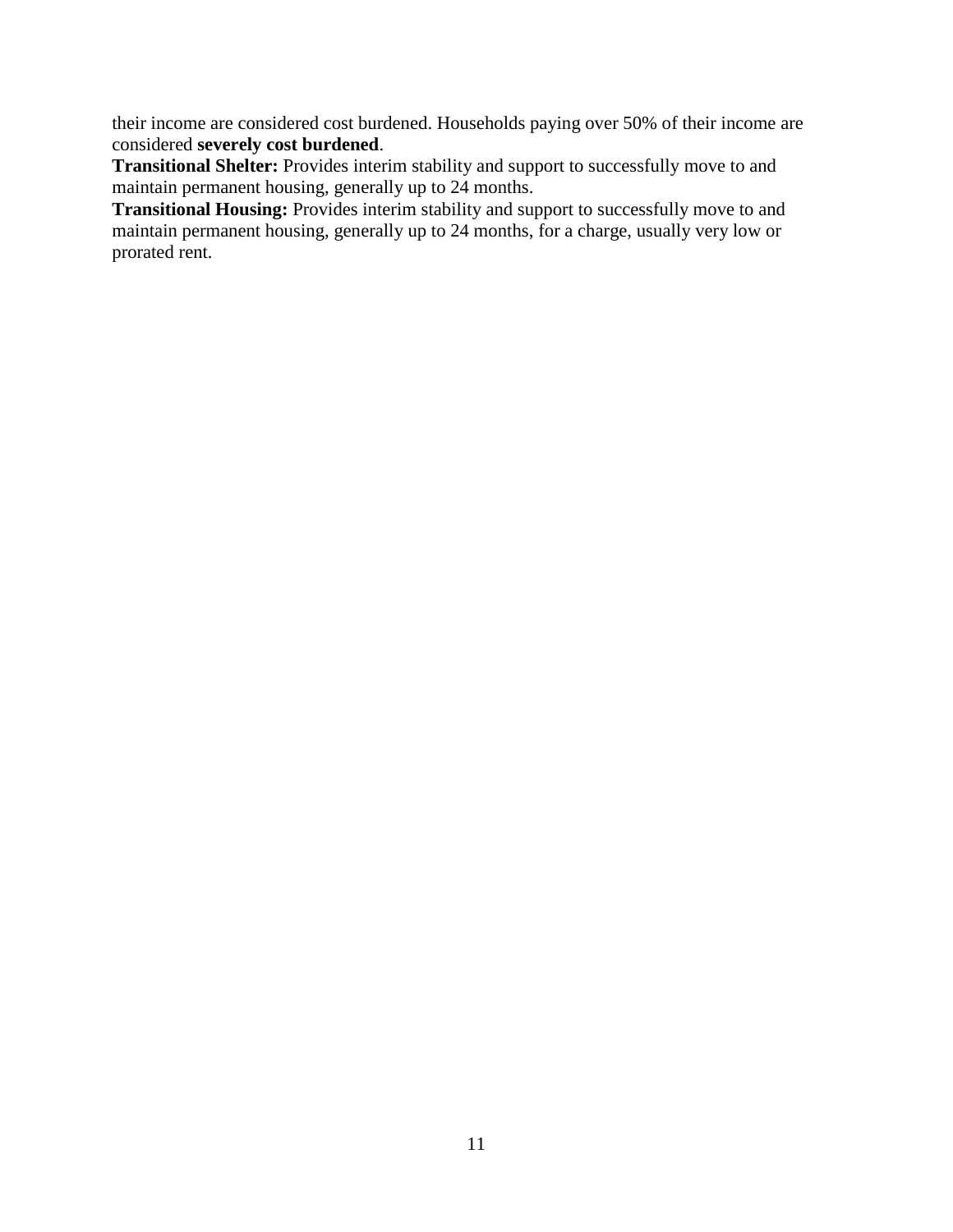# **Layered Continuum of Co-Current Systems**



Figure 1: Layered Systems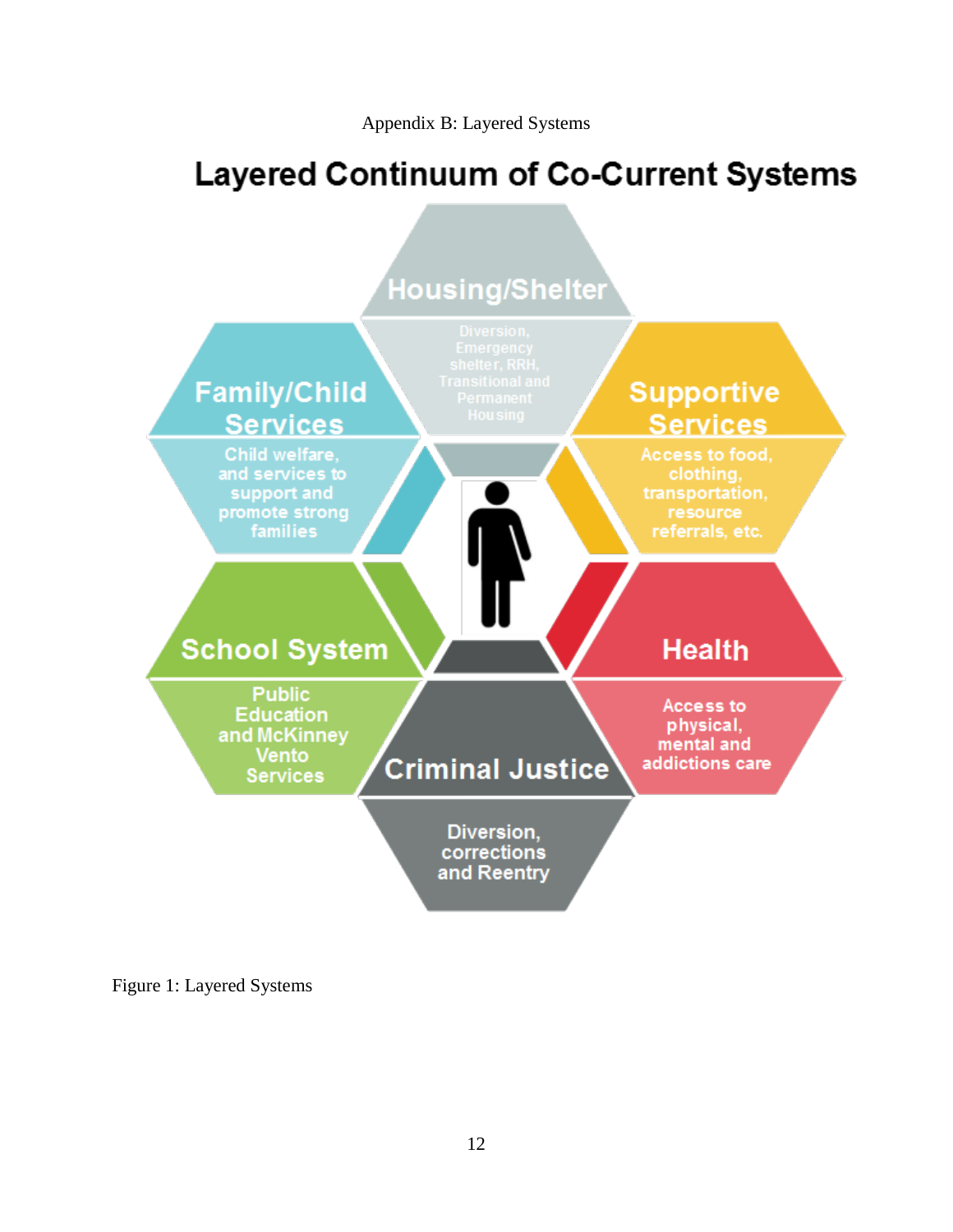



Figure 2: Current Housing/Sheltering System Framework



Figure 3: Example of Coordinated Response System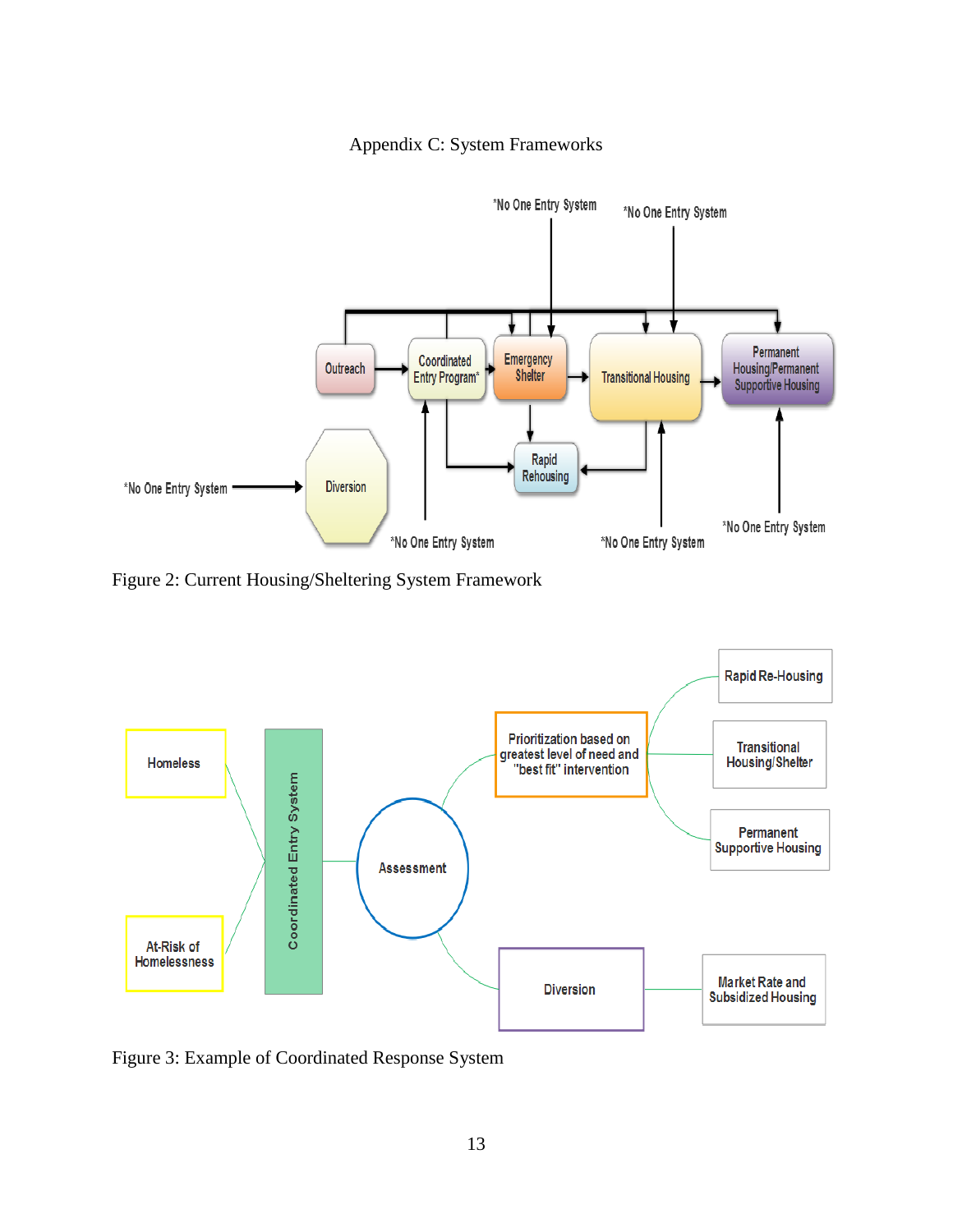

Figure 4: Local CCO System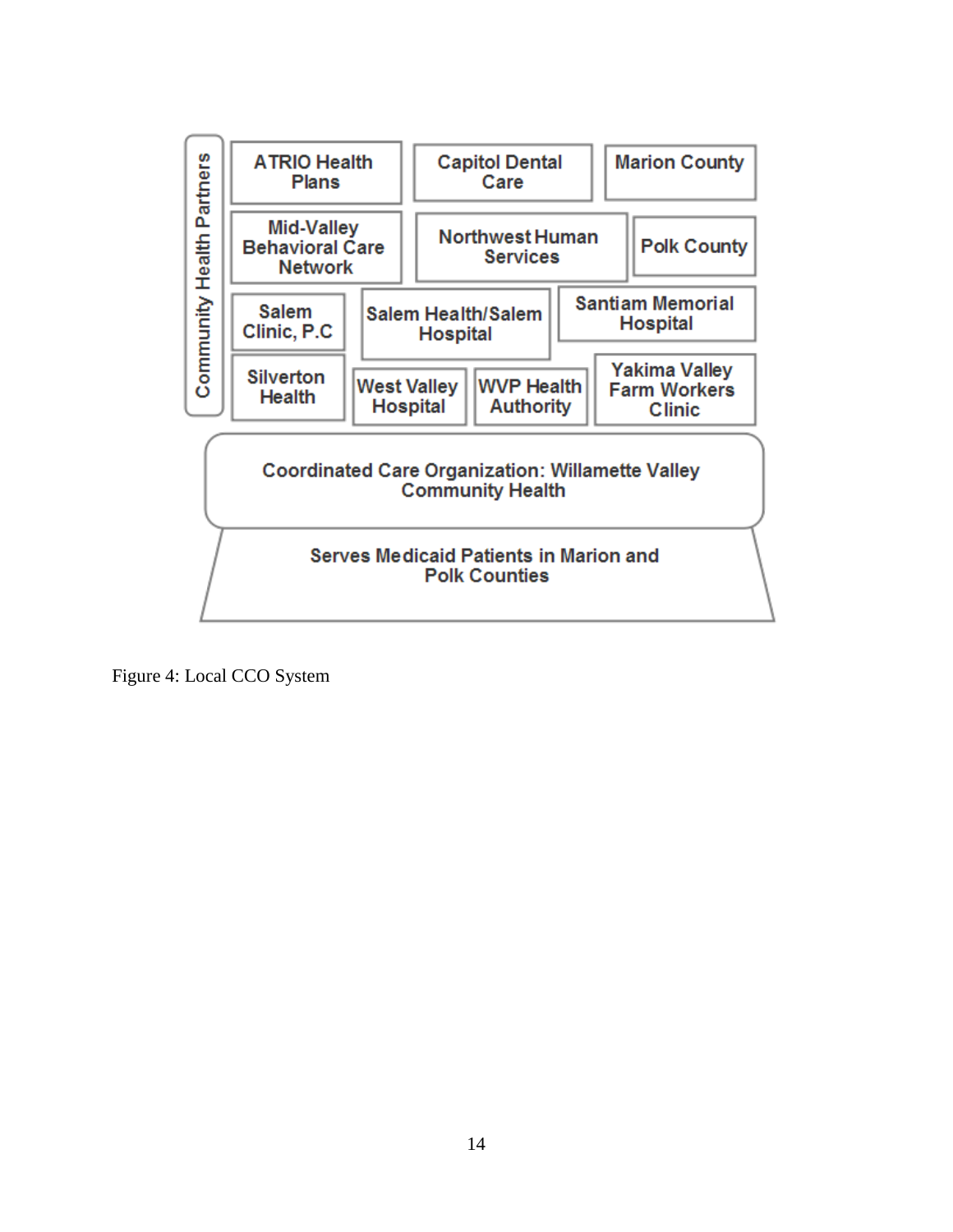

Figure 5 Child and Family Welfare Framework<sup>13</sup>

<sup>13&</sup>quot; Working Together to Safeguard Children' (2015)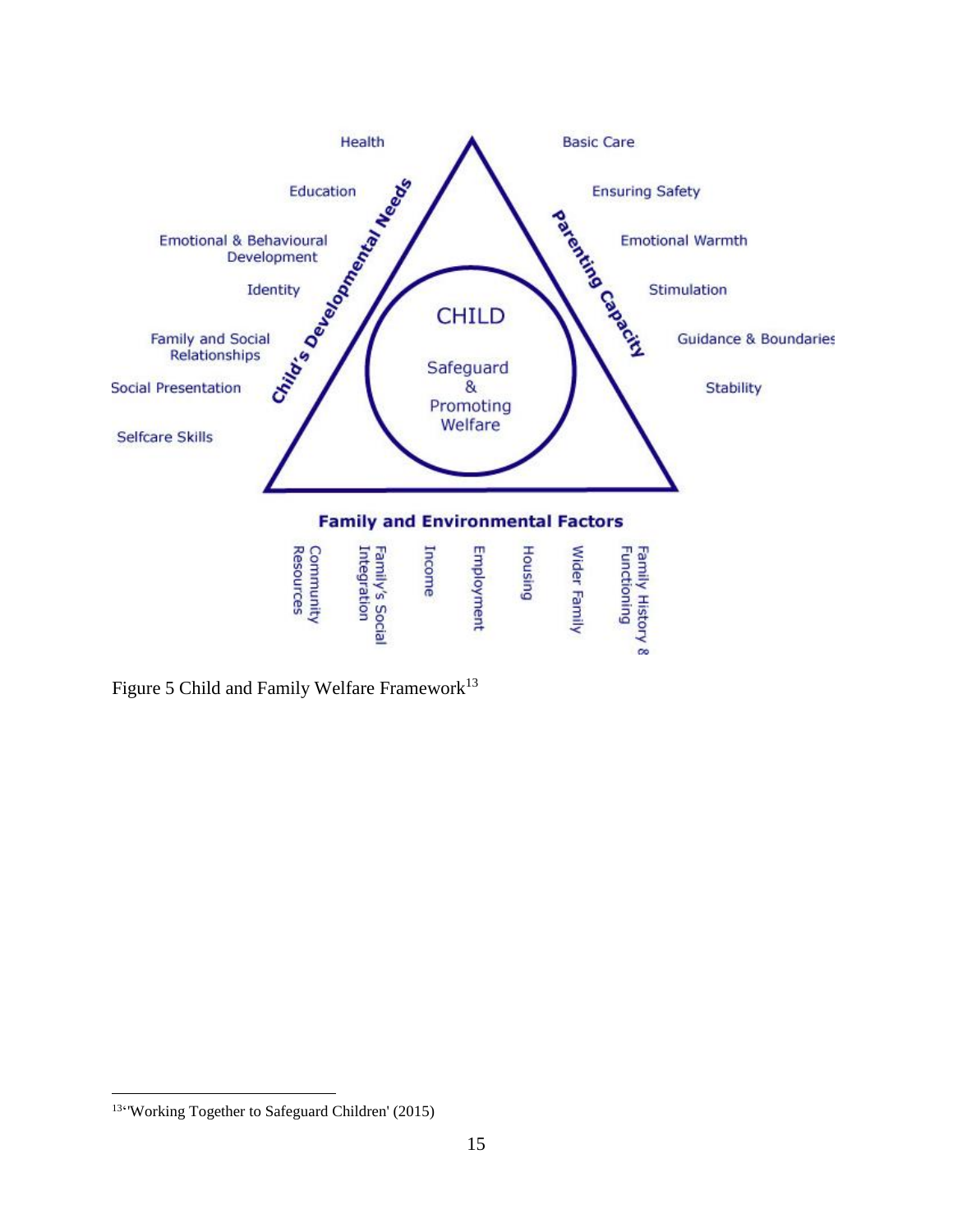

Figure 6 Public Education System<sup>14</sup>

<sup>14</sup> U.S. Department of Education (2007)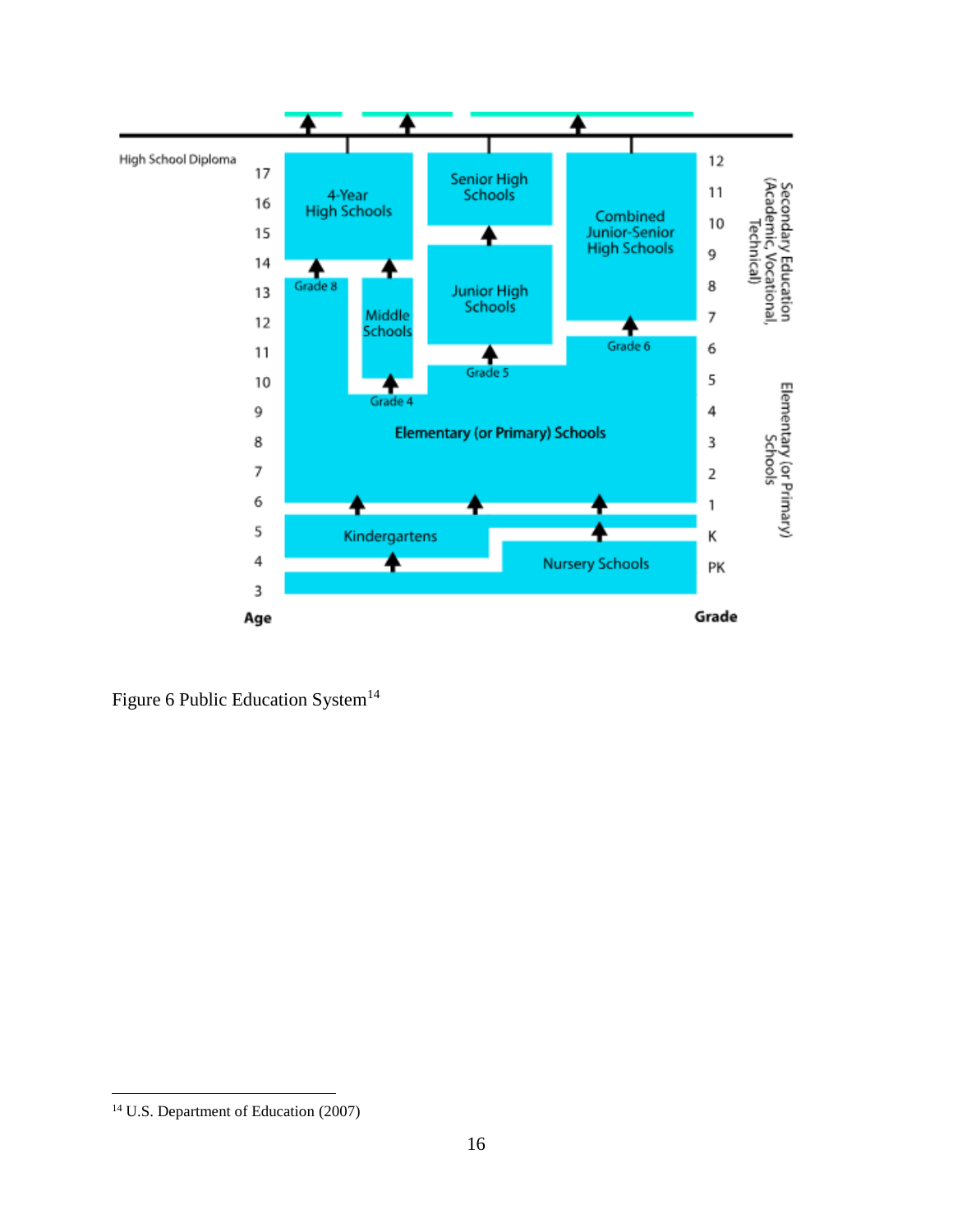

Figure 7: Criminal Justice System Framework<sup>15</sup>

<sup>15</sup> SAMHSA;s Gains Center, *The Sequential Intercept Model* (2013)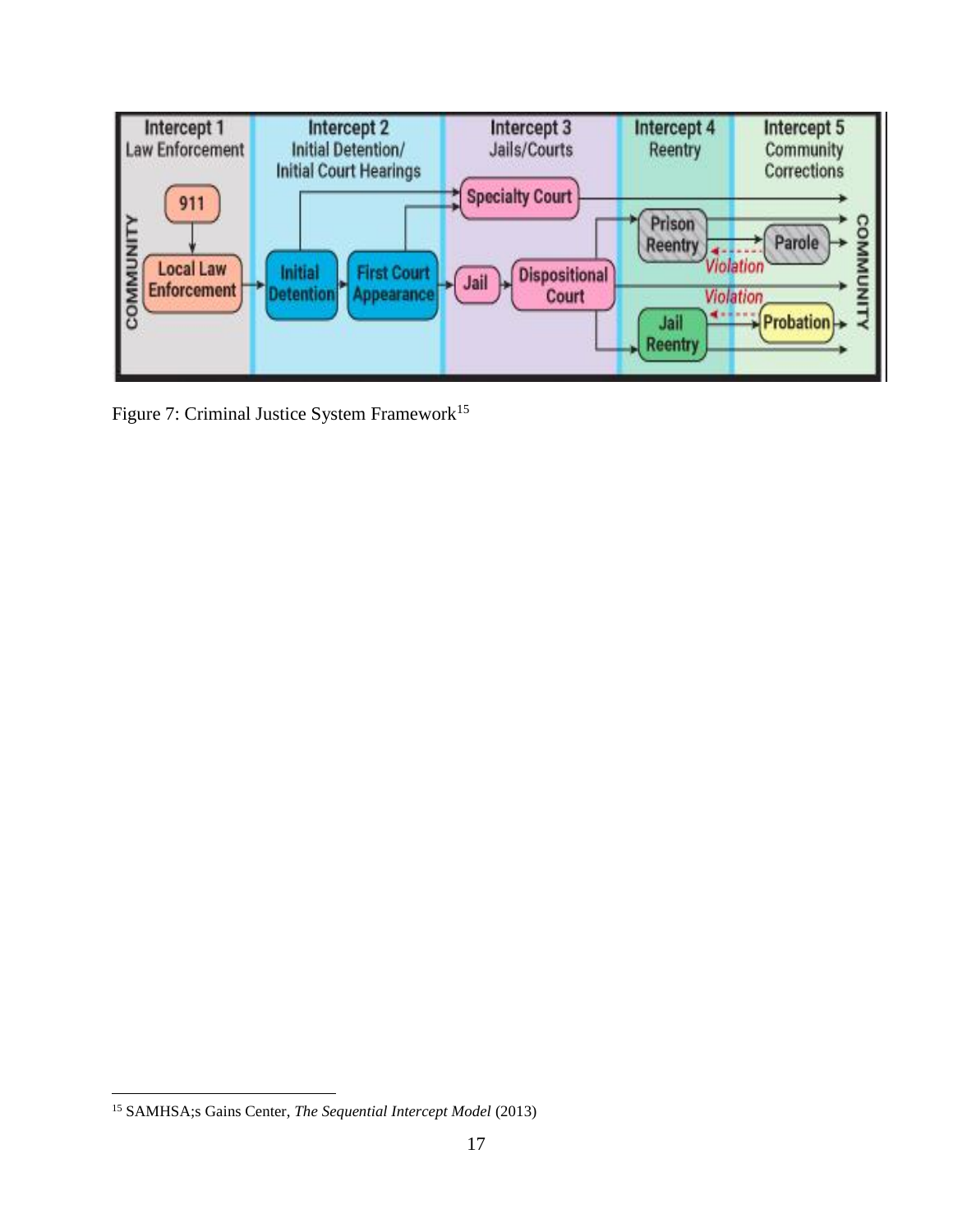

Figure 8: Current Example of System Connections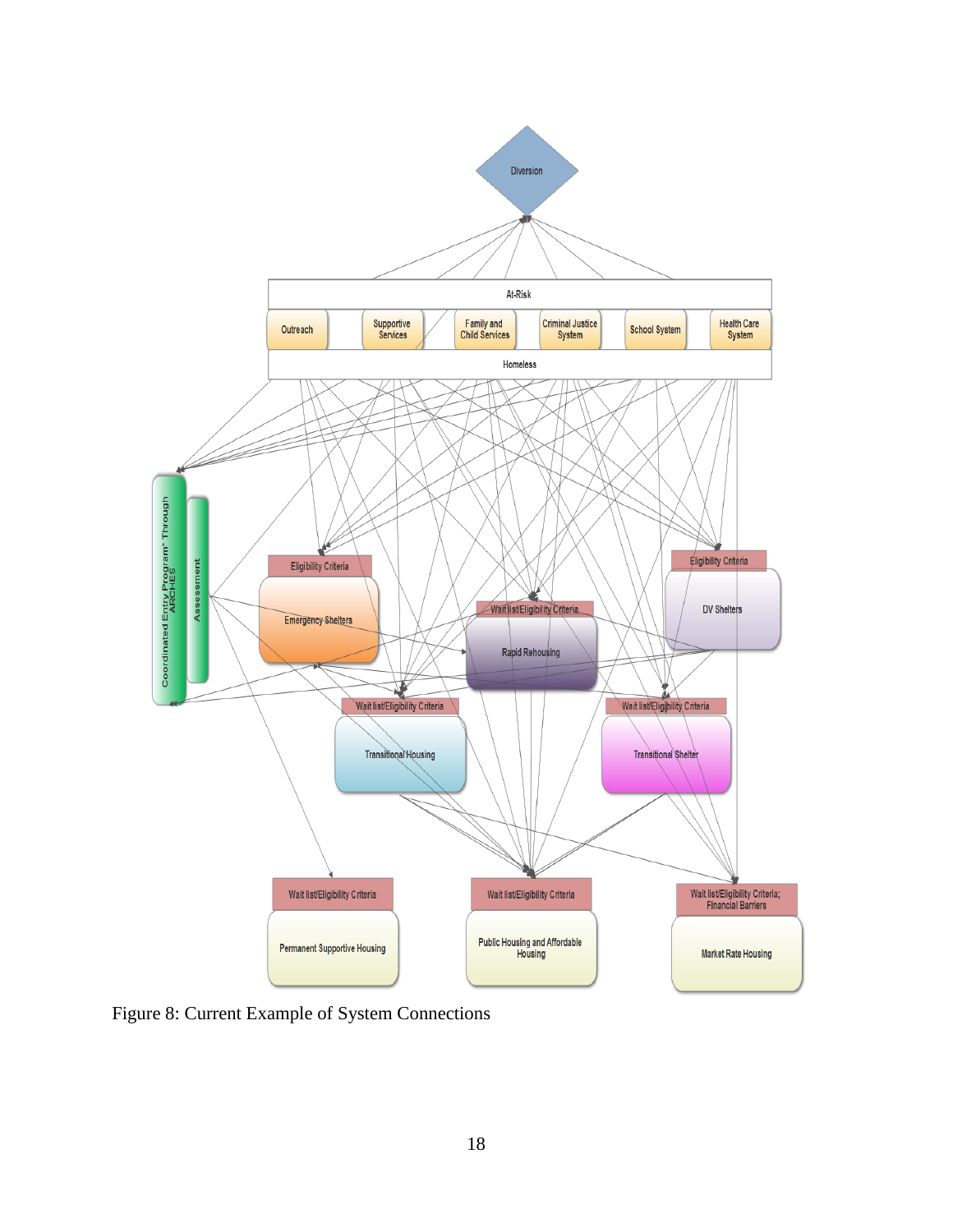## **Mapping Connections between Mainstream Resources and Programs** and Homelessness Services



Figure 9<sup>16</sup>: Best-Practice Example of System Connections

<sup>16</sup> US Interagency Council on Homelessness, *Enhancing Coordinated Entry through Partnerships with Mainstream Resources and Programs* (2017).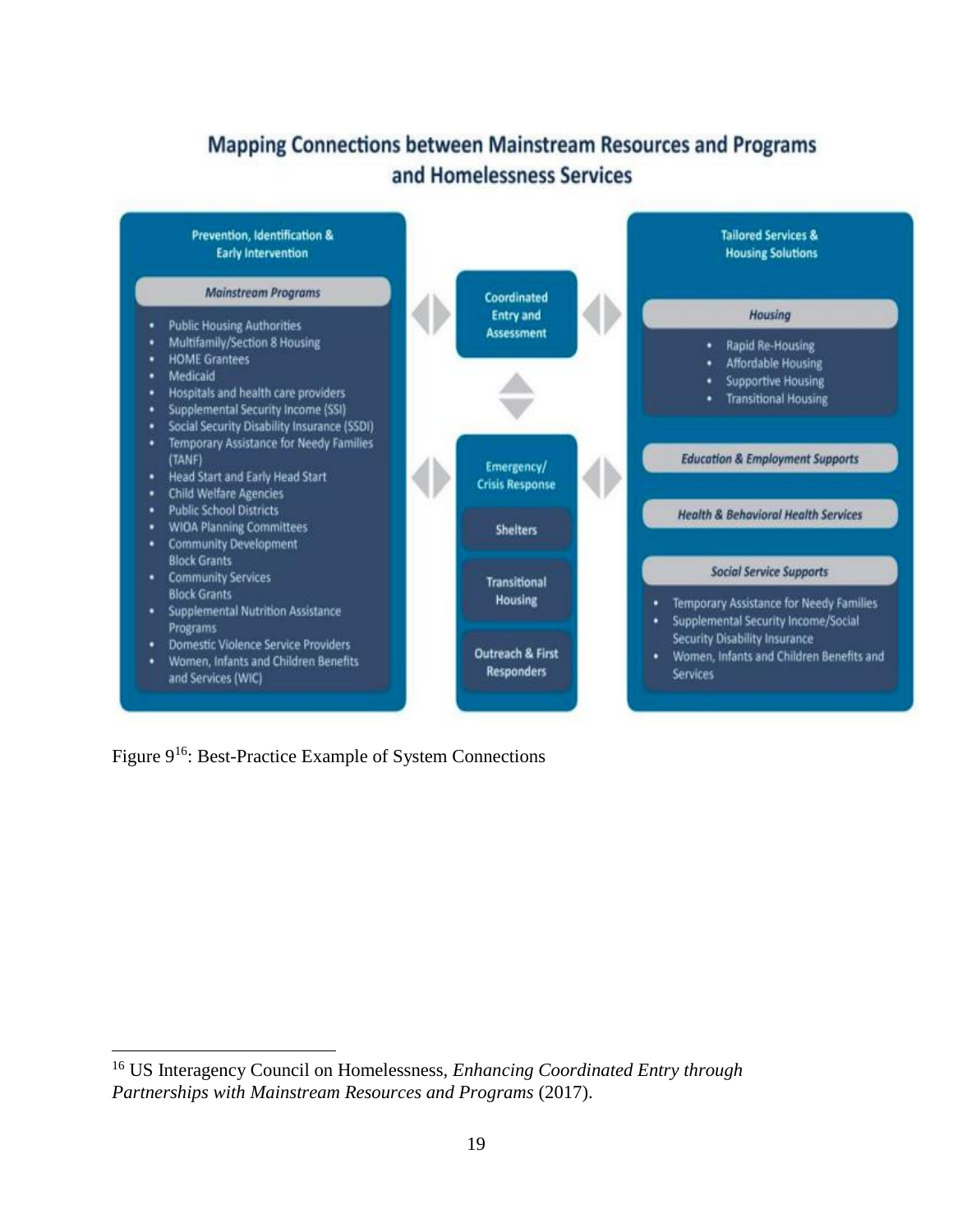

### Appendix D: Shelter Distribution

Figure 10: Geographic Shelter Distribution

Blue-Homeless Day Centers

Red-Emergency Overnight Shelters

Yellow-Transitional Shelters/Programs

\*Not included:

DV Shelters (Salem and Dallas)